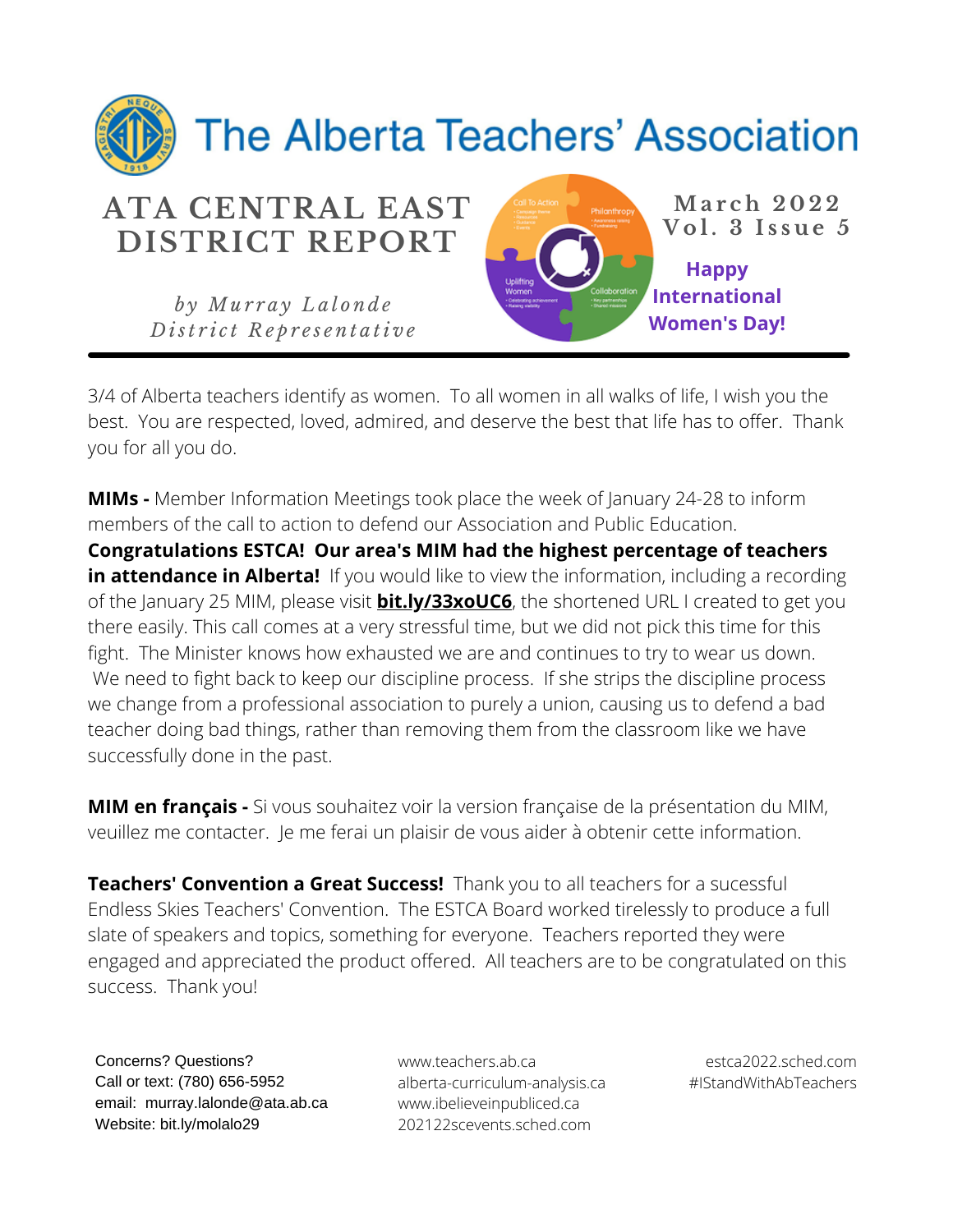**Bills 32, 85, and ??** - The Government of Alberta (GoA) is attacking the ATA the way they know how: legislation. One of our Fundamental Freedoms in Canada is 2.(d) freedom of association. The GoA cannot take away our right to membership in the ATA, but they are trying to strip our powers of discipline and professionalism. The GoA recently gave this power to School Superintendents, but is doing the opposite to teachers. A new bill is being planned by Red Deer North MLA Adriana LaGrange to soon appear in the Legislature. The GoA is also trying to control what the ATA can and cannot do with collected fees by passing Bill 32.

**Code of Professional Conduct** - Please remember that if you have an issue with a colleague, you must follow the code of professional conduct, in particular sections 13 and 14. You must bring your issue to the attention of your colleague BEFORE you take it to a higher level. As with any thoughts of students, you cannot discuss your issues about another teacher with fellow teachers. Also, please be very thoughtful of your choice of words used with students. Something as simple as "The S-word" ("Shut up!") can end up with a conduct hearing, a fine, and a letter of reprimand.

**Planning to Retire?** Are you planning to retire before age 65? Please do a couple (at least) of things: 1. Participate in and ATA Pre-Retirement Seminar, and 2. Check if you will be able to continue your benefits plan. If you are planning to move outside of Alberta and not be able to be covered by Alberta Health Care, you will not be able to be covered by ASEBP.

**Planning to Quit?** PLEASE DON'T QUIT ON THE SPOT!!! Remember that you signed a contract and that you must give 30 days notice before you leave your position. ALWAYS CALL Teacher Employment Services (TES) at 1-800-232-7208 before signing ANY agreement or change to your contract. Your employer is not obliged to rescind your resignation and you could end up going back to the start. If you feel like quitting on one day, please take at least a 24-hour cooling off period, then call TES... you may find that you had a bad day and don't really want to quit. (Please remember that I am not a counsellor, and don't intend to come across here as one. I am reporting things that have happened in the field and offer direction for help that you can find at the Association.

**Substitute Teacher Appreciation Week** - We have always known how important substitute teachers are to the continuity of education. The past two years have cemented this. To all past, present, and future substitute teachers: THANK YOU!!! You are there for us in the best and worst of times, your heart bleeds for the teachers that you have to say "No" to because you are already booked. You have given up days off with plans for selfpreservation because you love us and our students. We love you, we appreciate you, and we cannot do it without you. Thank you. Merci beaucoup. Shchero dyahkooyoo. Ayhay.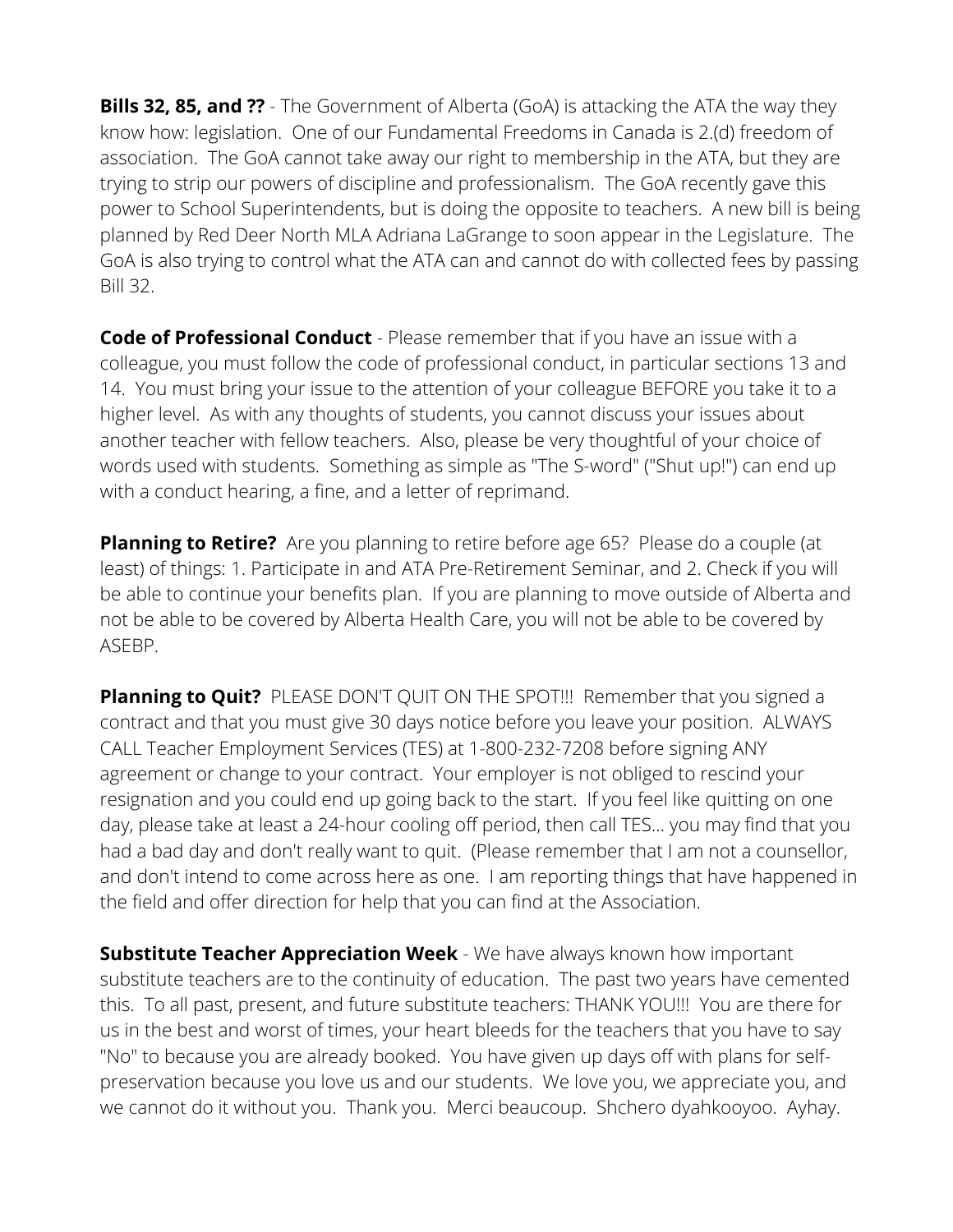**ARA 2022 -** The ATA's Annual Representative Assembly (ARA) 2022 is planned for an inperson event in Calgary on the May long-weekend. The Steering Committee has been busy planning the event at the Calgary Hyatt Regency. The committee received information on the virtual ARA preparation sessions provided delegates in advance of the 2022 ARA. The following dates and times have been confirmed:

- 1. Purpose of the Annual Representative Assembly—Monday, 2022 04 25, 7:00–8:30 pm.
- 2. Rules of Order and Procedure—Monday, 2022 05 09 from 7:00–8:30 pm.
- 3. Budget/Finance 101—Monday, 2022 05 16, again from 7:00-8:30 pm.

**Public Lecture** - The Strategic Planning Group was advised that the Association would work with the Alberta School Councils' Association to host a hybrid public lecture with Robyne Hanley-Dafoe on the topic of resiliency. The lecture, which is tentatively scheduled for the week of 2022 05 08–14, will involve a small audience with satellite conversations in locals.

## **Other Upcoming Events**:

1.Virtual School Leaders Speaker Series (2022 01 13, 2022 03 16, 2022 05 02)

- 2. Women in Leadership Summit (Edmonton, 2022 03 05)
- 3. Council for School Leadership uLead Conference (Banff, 2022 04 10–12 with preconference and post-conference workshops)